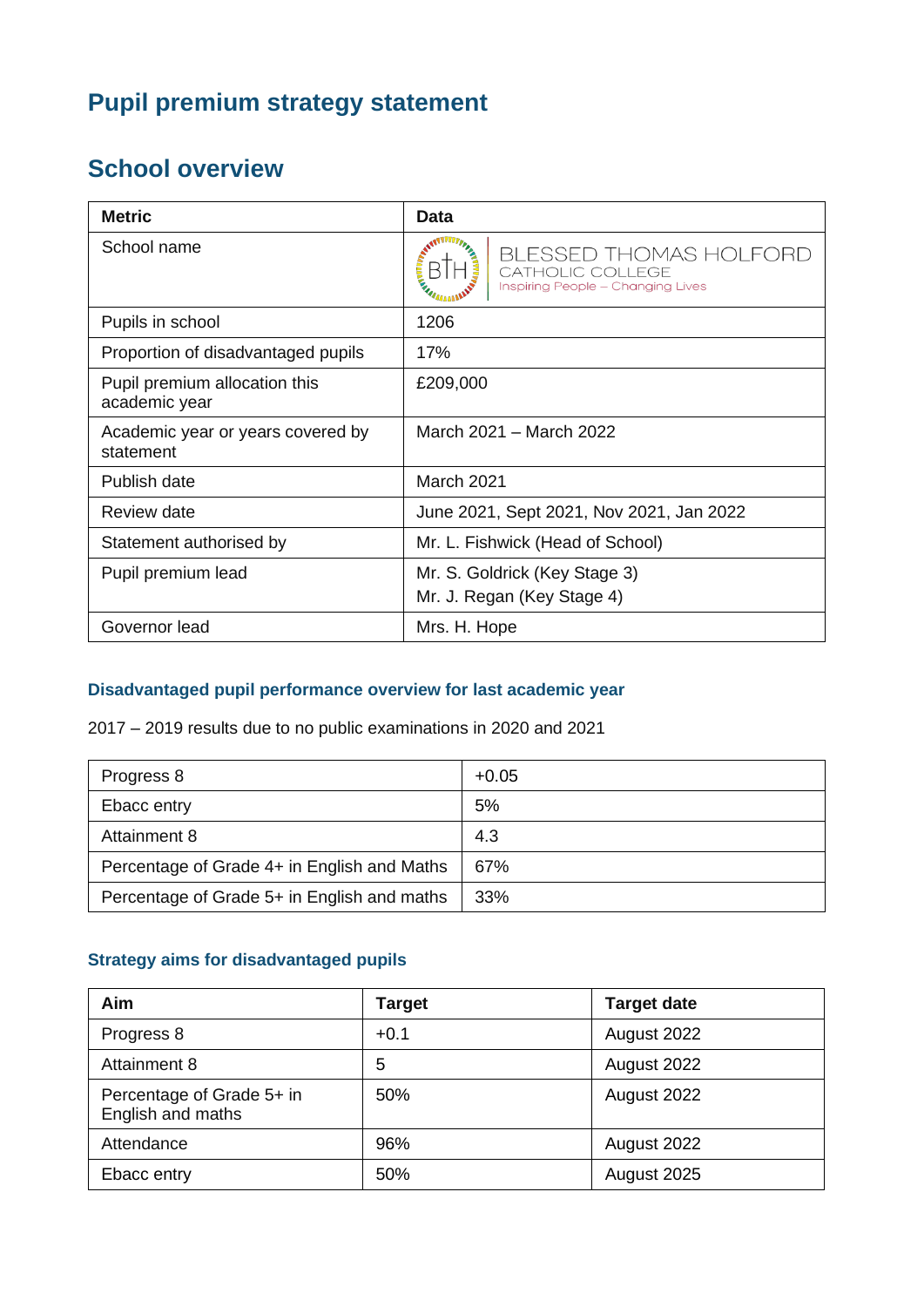# **Teaching priorities for current academic year**

| <b>Measure</b>     | <b>Activity</b>                                                                                                                                                                                                                                    |
|--------------------|----------------------------------------------------------------------------------------------------------------------------------------------------------------------------------------------------------------------------------------------------|
| Priority 1         | To reduce class sizes by appointing an additional<br>teaching in English, Maths, Science & RE which form the<br>subjects all disadvantaged pupils study on their<br>curriculum                                                                     |
| Priority 2         | Improve access to learning resources by giving all<br>disadvantaged pupil a Key Stage 3 or Key Stage 4<br>learning resources pack which contains a recommended<br>learning resources such as calculator or revision guide in<br>each academic area |
| Priority 3         | Curriculum Planning to meet the needs of our<br>disadvantaged pupils                                                                                                                                                                               |
| Projected spending | £145,000                                                                                                                                                                                                                                           |

### **Targeted academic support for current academic year**

| <b>Measure</b>     | <b>Activity</b>                                                                                                                                              |
|--------------------|--------------------------------------------------------------------------------------------------------------------------------------------------------------|
| Priority 1         | For 100% of disadvantaged pupils to achieve a Grade 4<br>or above in English and Maths                                                                       |
| Priority 2         | For 100% of disadvantaged pupils to achieve a Grade 4<br>or above in English and Maths                                                                       |
| Priority 3         | Middle Leaders to run intervention programmes for<br>disadvantaged pupils including revision classes after<br>school, school holidays and during the weekend |
| Projected spending | £15,000                                                                                                                                                      |

## **Wider strategies for current academic year**

| <b>Measure</b>     | <b>Activity</b>                                                                                                                                         |
|--------------------|---------------------------------------------------------------------------------------------------------------------------------------------------------|
| <b>Priority 1</b>  | For all children to have access to free breakfast by<br>11:30am daily (£20,000)                                                                         |
| Priority 2         | For Attendance to be 96% by appointing a Pastoral<br>Manager with specific responsibility of meeting the needs<br>of our disadvantaged pupils (£25,000) |
| Priority 3         | Improve access to learning resources (£5,000)                                                                                                           |
| Projected spending | £50,000                                                                                                                                                 |

### **Review: last year's aims and outcomes**

| Aim        | <b>Target</b>                                                                                | <b>Achieved</b>                                                  |
|------------|----------------------------------------------------------------------------------------------|------------------------------------------------------------------|
| Progress 8 | Achieve top quartile for progress made<br>by disadvantaged pupils amongst<br>similar schools | Awaiting Publication of<br>examination results in<br>Summer 2021 |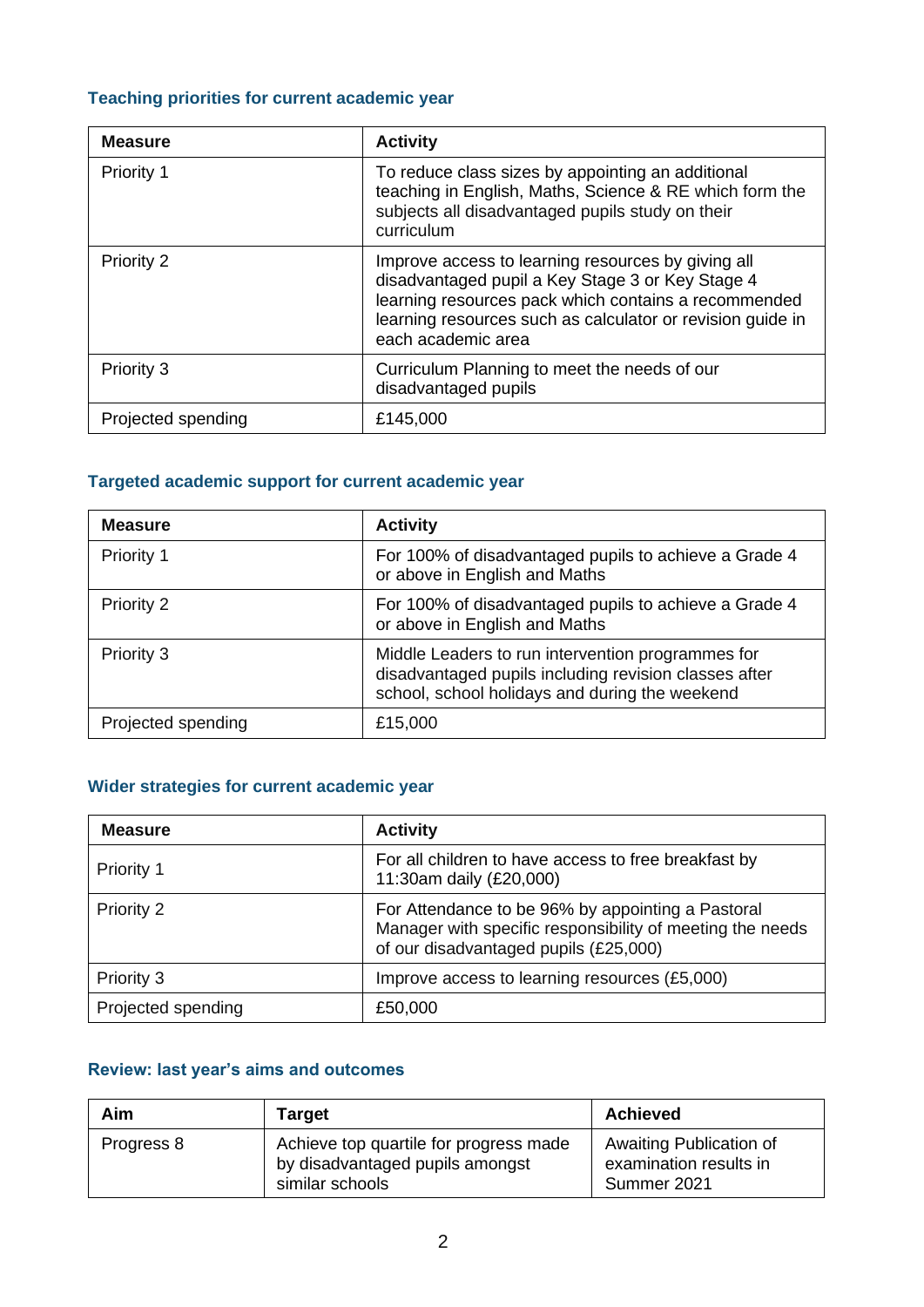| <b>Attainment 8</b>                  | Pupil Premium Attainment 8 is 45.4<br>$(2017 - 2019)$                                                  | Average of 2017-2019                                                                                         |
|--------------------------------------|--------------------------------------------------------------------------------------------------------|--------------------------------------------------------------------------------------------------------------|
| % Grade $5+$ in<br>English and maths | Pupil Premium % 5+ in English and<br>Maths is 95%<br>Pupil Premium % 4+ in English and<br>Maths is 97% | Awaiting Publication of<br>examination results in<br>Summer 2021                                             |
| Other                                | Attendance above 96%                                                                                   | Attendance for<br>disadvantaged pupils in<br>the academic year 2020-<br>2021 is 90% due to covid<br>lockdown |
| Ebacc entry                          | Better national average EBacc Entry for<br>all pupils                                                  | Move to 3 Year Key Stage<br>3                                                                                |

## **FFT Family of School – Impact of Pupil Premium Strategy**

#### **Progress 8**



#### **Attainment 8**